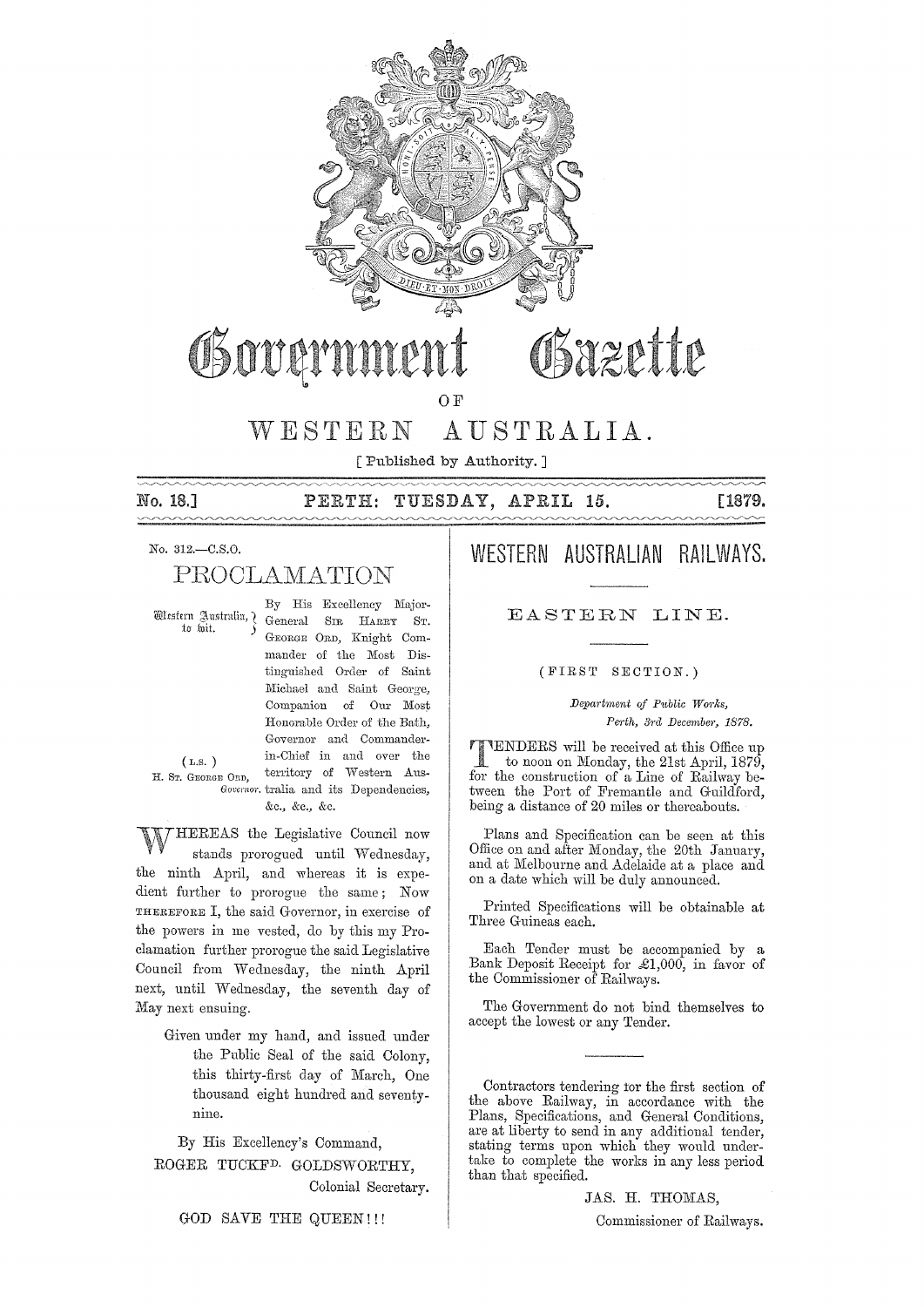$Department of Public Works,$ *Pe?·th, 4th April, 1879.* 

TENDERS (endorsed" Tender for Timber,") will be received at this Office until noon of Friday, the 18th April, from persons willing to supply and deliver, at the North Fremantle Landing, various Timber.

Tenders to state the shortest time in which the whole will be delivered.

The Government do not bind themselves to accept the lowest or any tender, and will require the guarantee of two responsible persons for the due performance of the Contract.

Forms of Tender may be had on application to the various Resident Magistrates, and at the Public Works Office, Perth, where Specifications, Conditions, and full particulars can be obtained.

No tender will be entertained unless on the prescribed form.

> JAS. H. THOMAS, Director of Public Works.

Land and Survey Office, Perth, *24th l'IIat'ch, 1879.* 

NOW for sale at this Office, price two shillings and sixpence each, Photolithographed Plans of the undermentioned Townships, &c.

Augusta, Bunbury, Busselton, Gingin, Guildford, Newcastle, Northam, Northampton, Toodyay, and Butchers' Inlet (Cossack).

> MALCOLM FRASER, Surveyor General.

#### NOTIOE.

NOTIOE is hereby given, for the information of the public, that from this date and henceforward, Money Orders will be issued at the Post Office, Albany, on the Money Order Offices of the undermentioned Colonies, viz. :-

South Australia, Victoria, New South Wales, Queensland, Tasmania, and New Zealand.

A. HELMICH, Postmaster-General,

and General Superintendent of Telegraphs.

General Post Office, Perth, 18th March, 1879.  $\hat{\mathbf{S}}$  vVestern Australia.

FOREIGN M A I L S.

TIME TABLE of Departure and Arrival of Mails via Albany during the Month of April, 1879.

#### MAILS FOR EUROPE, INDIA, AND CHINA, ETC.

| CLOSE AT    | DAY.      | DATE.    | TIME.             |  |  |  |  |  |  |
|-------------|-----------|----------|-------------------|--|--|--|--|--|--|
|             |           |          |                   |  |  |  |  |  |  |
| (OVERLAND.) |           |          |                   |  |  |  |  |  |  |
| $Perth$     | Saturday  | April 19 | 8 p.m.            |  |  |  |  |  |  |
| Fremantle   | Saturday  | April 19 | 6 p.m.            |  |  |  |  |  |  |
| Guildford   | Saturday  | April 19 | 8 a.m.            |  |  |  |  |  |  |
| $\chi$ ork  | Wednesday | April 16 | 3 p.m.            |  |  |  |  |  |  |
| Northam     | Wednesday | April 16 | 1 p.m.            |  |  |  |  |  |  |
| Newcastle   | Wednesday | April 16 | 4 p.m.            |  |  |  |  |  |  |
| Geraldton   | Monday    | April 14 | 2 p.m.            |  |  |  |  |  |  |
| Bunbury     | Thursday  | April 17 | 8 a.m.            |  |  |  |  |  |  |
| $V$ asse    | Wednesday | April 16 | $4~\mathrm{p.m.}$ |  |  |  |  |  |  |

LETTERS for Registration must be posted one hour before the closing of the Mails.

LATE LETTERS, on payment of a fee of Gd., may be posted half-an-hour after the closing of the Mails.

NEWSPAPERS must be posted one hour before the closing of the Mails, otherwise they will not be forwarded until the next Mail.

MONEY ORDERS will be issued as under:

For the United Kingdom, up to Friday, April 18th, at 11 a.m.

Mails from the Australian Colonies, &c.,

By P. & O. Steamer, should arrive at Albany on Thursday, the 24th April, and may be expected to be received and delivered in Perth on Sunday evening, the 27th April.

A. HELMICH,

Postmaster Gcneml and General Superintendent of Telegraphs. General Post Office, Perth,  $\lambda$ 

24th March, 1879.

*Or01On Lands' Office, Perth, 1st Apt-il,* 1879.

HIS Excellency the Governor has been pleased, on the recommendation of the Commissioner of Crown Lands, to set apart, as a Public Reserve, the land described in the Schedule below, for the purpose herein set forth:-

| Recorded<br>Number. | Content.<br>$A$ , $R$ , $P$ | Description of Boundaries.                                                                                                                                                                                                                                                                                                                                                   | Purpose for which made.                               |  |  |  |  |  |
|---------------------|-----------------------------|------------------------------------------------------------------------------------------------------------------------------------------------------------------------------------------------------------------------------------------------------------------------------------------------------------------------------------------------------------------------------|-------------------------------------------------------|--|--|--|--|--|
| 326 A               | 100 0 0                     | Bounded on the South by about 33 chains of the North  <br>boundary of Special Occupation License 625; on the East<br>$by$ a North line of 42 chains; on the North by lines<br>extending West 11 chains to the North-east corner of<br>Victoria location 1066, then South 10 chains, and West<br>about 13 chains; and on the West by the left bank of<br>the Greenough River. | For a watering place for<br>stock, Victoria District. |  |  |  |  |  |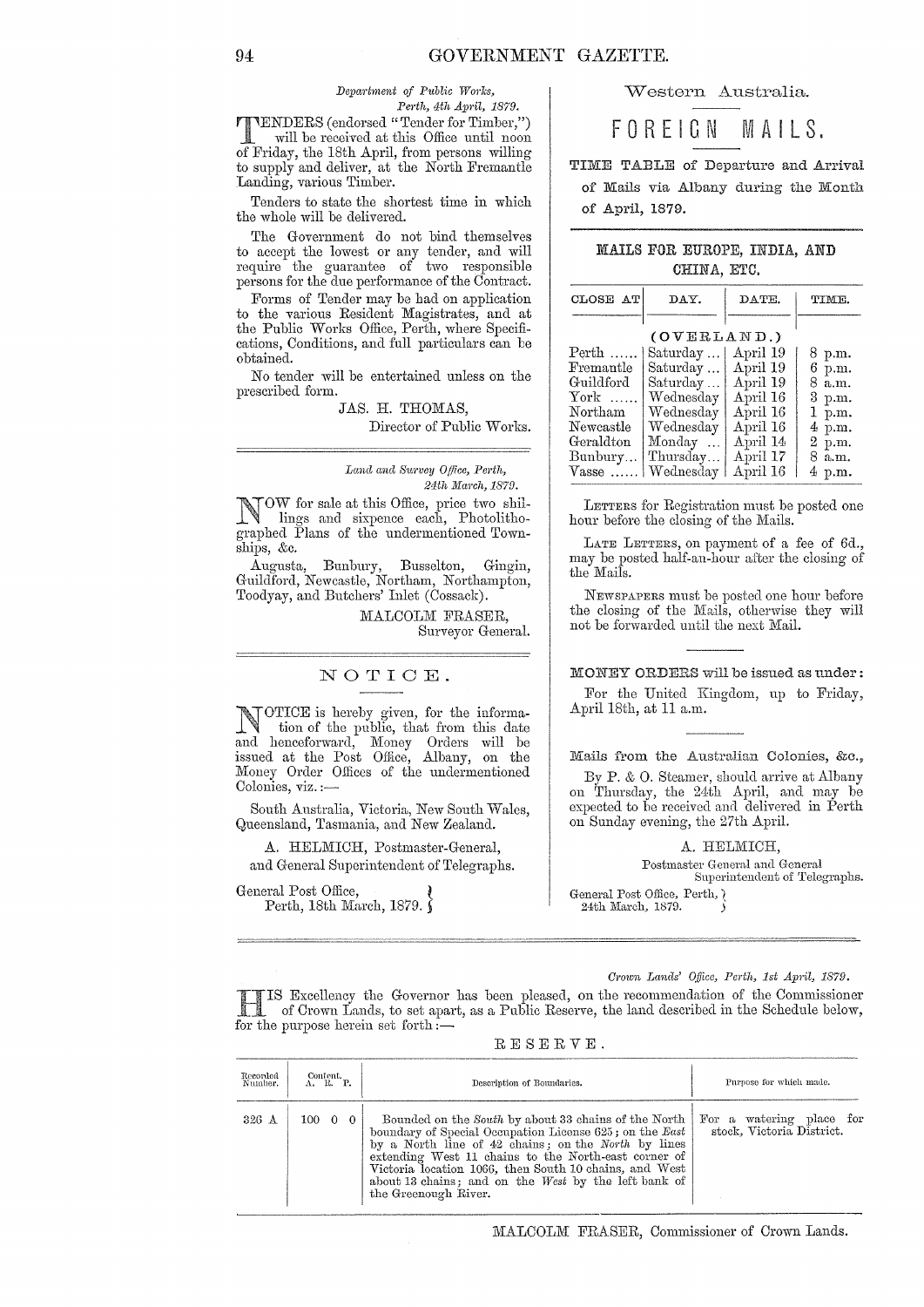#### DEPARTMENT OF LAND TITLES.

#### $\frac{18}{1879}$  Transfer of Land Act, 1874.

**TTAKE NOTICE** that Francis Mends Stone of the city of Perth solicitor has made application to be extra city of the contract has made application to the certificated as the owner of an estate in fee simple in possession in the following parcel of land situate in Perth aforesaid viz: -

The North Western moiety of Building Lot G 9

with total depth and half frontage and bounded

On the NW by the South Eastern side of Lot G 10 On the NE by 75 links of Hay street and

On the SE and SW by lines parallel and equal to the North Western and North Eastern boundaries respectively already described and comprising an area of 1 rood 27 perches or thereabouts.

The entire allotment was originally granted to the late Mr. Lionel Samson.

AND FURTHER TAKE NOTICE that all persons other than the applicant claiming any estate right title or interest in the above land are hereby required to lodge<br>with the Registrar of Titles on or before the 18th<br>day of April proximo a *caveat* forbidding the same from being brought under the Act.

J. C. H. JAMES Commissioner of Land Titles.

March 31st. 1879.

Transfer of Land Act, 1874.  $7\frac{22}{579}$ 

TIAKE NOTICE that Martin Thomas of Toodyay In bourger has made application to be certificated<br>as the owner of an estate in fee simple in possession in<br>all that portion of land situate in the Avon District, containing 20 acres or thereabouts, being the

Western moiety of Location 323<br>the location being equally divided by a straight line<br>longitudinally. The remaining or Eastern moiety is in<br>the occupation of James Griffin of Newcastle formerly a military pensioner.

AND FURTHER TAKE NOTICE that all persons claim-<br>ing to have any right title estate or interest in the mg to have any right three estate or interest in the said Western moiety of above Location ARE HERENY REQUIRED to have the sequence of the sequence of the sequence of the sequence of the sequence of the bidding the same fr

J. C. H. JAMES Commissioner of Land Titles.

31st March, 1879.

Transfer of Land Act, 1874.  $\frac{14}{1870}$ 

**TAKE NOTICE that William Silas Pearse and** George Pearse of the town of Fremantle mer-<br>chants have made application to be certificated as the owners of an estate in fee simple in possession as joint<br>temants in the followi Swan District.

Lectrical No. 61 (1096 acres)<br>Location No. 74 (784 acres)

and in the following parcels of land situate in the townsite of Fremantle aforesaid

| Town Lot 201       |
|--------------------|
| Town Lot 204       |
| Town Lot 262       |
| Town Lot 307       |
| Building Lot S 389 |
| Building Lot S 391 |
| Building Lot S 393 |
|                    |

Building Lot S 559

North Fremantle Lot P $5$ 

North Fremantle Lot P 6<br>and the said William Silas Pearse claims to be solely<br>certificated as the owner in fee simple in

Fremantle Building Lot S 394

as the same locations and allotments are described in the maps and books of the Survey Office and are of record therein.

AND FURTHER TAKE NOTICE that all other persons claiming to have any estate right title or interest in the channing to have any estimate a state in the securities above lands or in any of them are HEREN ERUIRED to lodge with the Registrar of Titles on or before the 26th day of April instant a *caveat* forbidding the same 26th day of April motors where Act.<br>
T. C. H. JAMES,

Commissioner of Land Titles.

April 2, 1879.

### $\frac{29}{1879}$  Transfer of Land Act, 1874.

**TIMAKE NOTICE** that Barrington Clarke Wood of The town of Fremantle merchant has made application to be certificated as the owner of an estate in fee simple in possession in the following parcel of land situate in Fremantle as aforesaid

#### Building Lot No. 484

as the same is described in the maps and books of the Survey Office and is of record therein.

The allotment was originally granted to the late<br>Peter Broun and is situate at the south-eastern side of Queen Square.

AND FURTHER TAKE NOTICE that all persons other than the applicant claiming to have any estate right than the approach teaming to have any estate right<br>title or interest in the above land are hereby required<br>to lodge with the Registrar of Titles on or before the<br>twenty-sixth day of April instant a *caveat* forbidding<br>the

J. C. H. JAMES, Commissioner of Land Titles.

3rd April 1879.

Comptroller's Office,<br>Fremantle, 12th April, 1879.

CERTIFICATE of Freedom has been FN. issued to the undermentioned Convict, whose sentence has expired:-

Reg. No. 10131 John Warrell

HIS Excellency The Governor has been pleased to revoke the Tickets-of-Leave of the undermentioned Convicts:

Reg. No. 8702 Robert Smith

9434 John Donovan  $\overline{\phantom{a}}$ 

- 9647 David Allison ,,
- 9657 John Banks  $,$
- 9853 Robert Reid  $\ddot{\phantom{1}}$

JOHN F. STONE,

Comptroller.

#### Bunbury Municipality.

[OTICE is hereby given, that Mr. JAMES HISLOP has been appointed Inspector of Weights and Measures for the Municipality of Bunbury.

The Standard Weights and Measures will be kept at the Office of the Chairman.

Dated at Bunbury, this 9th day of April, 1879.

WM. SPENCER.

Chairman of Bunbury Municipal Council.

#### NOTICE.

LL persons wishing to have their names<br>placed upon the Electoral List for the  $\mathbb{A}$ Swan District, must make application to the Clerk at Guildford Court House, on or before the 10th April, after which date such list may be seen at the Court House up to the 24th of April.

All objections to names on the list must be made to the Clerk, and persons objected to, on<br>or before the 24th of April, and a list of such names (if any) will be kept posted up, at the Court, during the eight days preceding the 4th of May.

The Court of Petty Session, for the revision of the List, will be held at the said Court House, on Tuesday, the 13th day of May, at 10 o'clock a.m.

N. E. KNIGHT, Clerk of Court.

Guildford, March 19, 1879.